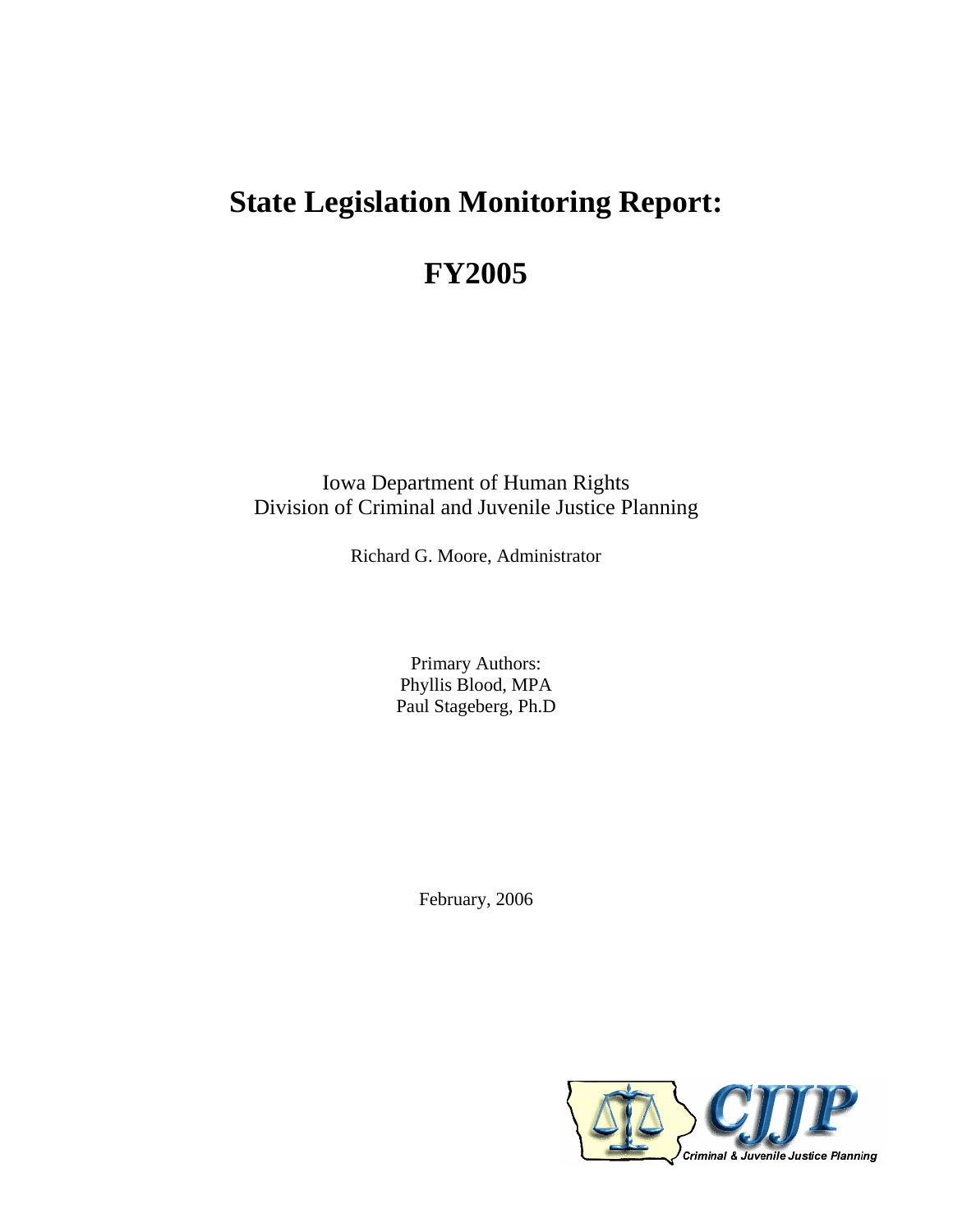# **Introduction**

The Division of Criminal and Juvenile Justice Planning issued its first state legislation monitoring report in February 2002, covering the first six months' impact of Senate File 543 (which enacted a number of sentencing changes) on the justice system; monitoring of the correctional impact of this bill was at the request of several members of the legislature. Since then, the Criminal and Juvenile Justice Planning Advisory Council has requested that CJJP monitor the correctional impact of enacted legislation of particular interest. This report covers monitoring results or future plans to monitor the following:

- Changes in speed limits on rural interstates and raising the scheduled fines (effective FY2006; see p.4).
- Imposing civil penalties (fines) for offenders with deferred judgments (effective FY2006, see p.4).
- No "good time" if offender refused sex offender treatment (effective FY2006, see p. 5).
- Class A felony enhancement for second and subsequent sexual offenses with child victims (effective FY2006, see p.5).
- Lascivious acts with a child, changed classification and penalties (effective FY2006, see p.5).
- Child endangerment, co-habiting with a sex offender (effective FY2006, see p.6).
- Establishment of parole eligibility at 70% of time served for persons sentenced under the "85% law" provisions of *Iowa Code* Section 902.12. (effective FY2005; see p. 6).
- S.F. 169, Pseudoephedrine, and related methamphetamine issues (SF 169 effective May, 2005, various other dates, see p.8).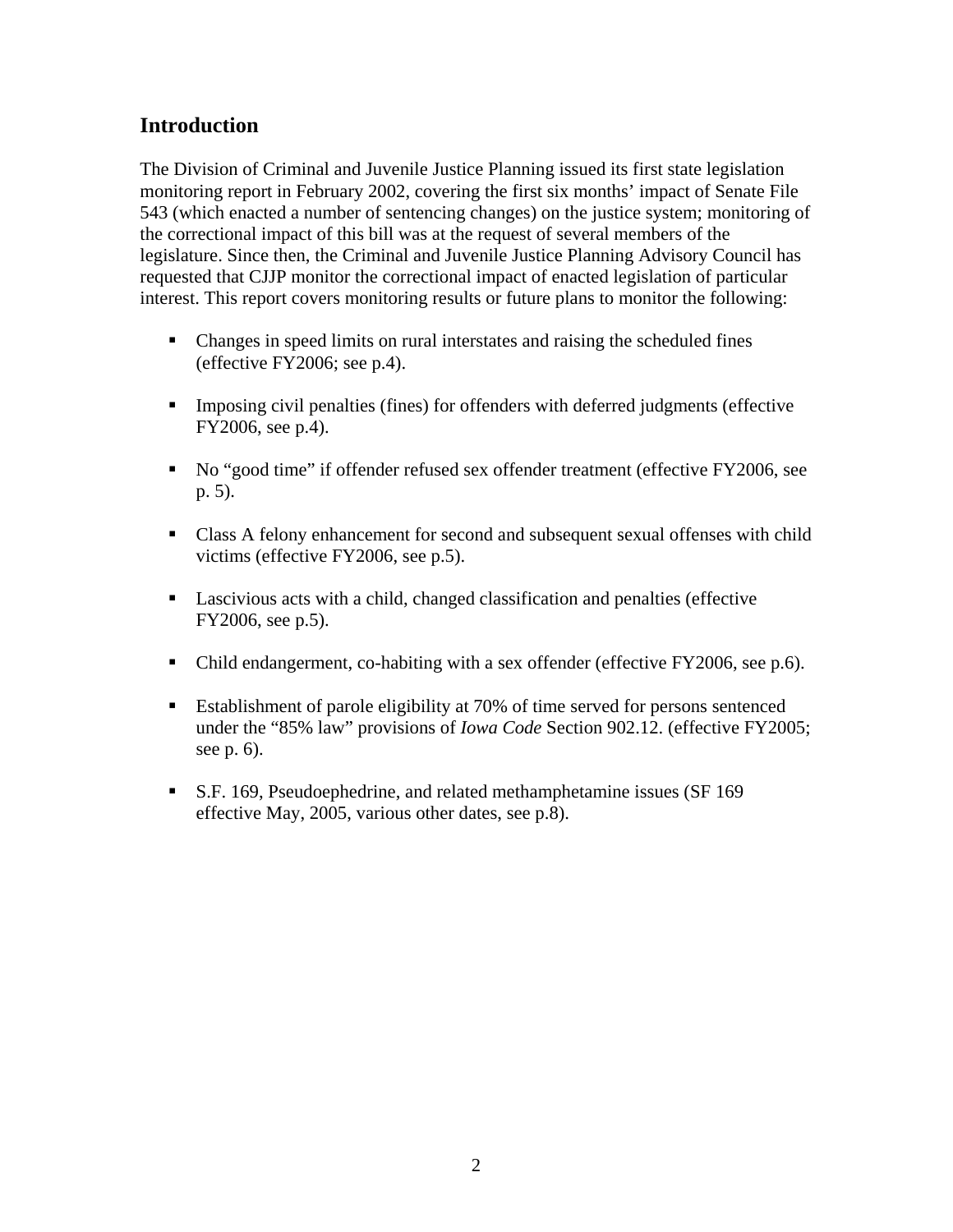### **Summary of Findings**

- *Speed limits and scheduled fines*. Speed limits were raised to 70 on rural interstate highways and the fines for violations on these roads were raised. Traffic fatalities were higher in 2005 than in 2004, but the analyses on cause and location have not been completed by the DOT. The number of violations is down slightly, while the amount of fines collected has increased.
- *Deferred judgments and civil penalties.* Offenders with deferred judgments are now to be assessed a civil penalty (fine) equal to the amount of fine allowed under the criminal statutes. During the first six months this policy was in force, the number of deferred judgments remained similar to the previous six-month period. The amount of the new civil penalties collected was \$213,853 out of an imposed amount of \$990,214*.*
- *Effect of "no good time" for refusing sex offender treatment*. More time needs to elapse before any effect of this policy change could be noticed.
- **Class A penalty enhancement**. No offender has been given the enhanced penalty since the effective date of the policy change.
- *Lascivious Acts, C felony, offender age changes.* There have been 9 case filings with charges under the new C felony classification out of 38 lascivious acts case filings under 709.8. No juveniles have been adjudicated for lascivious acts since July 1st *.*
- *Child Endangerment, cohabitation*. Data are not currently available to distinguish the circumstances for charges of child endangerment*.*
- *"85%" law parole eligibility*. During the 2004 legislative session, changes were made to Code sections dealing with what had previously been referred to as "85% sentences," establishing parole eligibility at 70% for all inmates previously sentenced under these sections. The first of these inmates became eligible for release consideration in FY05. Through January 24, 2006, 63 inmates serving sentences covered by this provision had been released from Iowa prisons. Only 17 of these would have been released under the previous 85% provisions. Another forty inmates were eligible for release on January 24, and an additional 68 will become eligible for release during the remainder of FY06.
- *Monitoring Pseudoephedrine and various methamphetamine data.* FY2005 saw the first reduction in prison drug admissions in a decade, as well as a reduction in the percentage of drug-related commitments stemming from methamphetamine. These decreases continued in the first two quarters of FY06. Charges related to the possession of precursors showed a significant reduction in FY2006 compared to the same time period in FY2005. The number of meth labs discovered has dropped as well since the effective date of SF 169.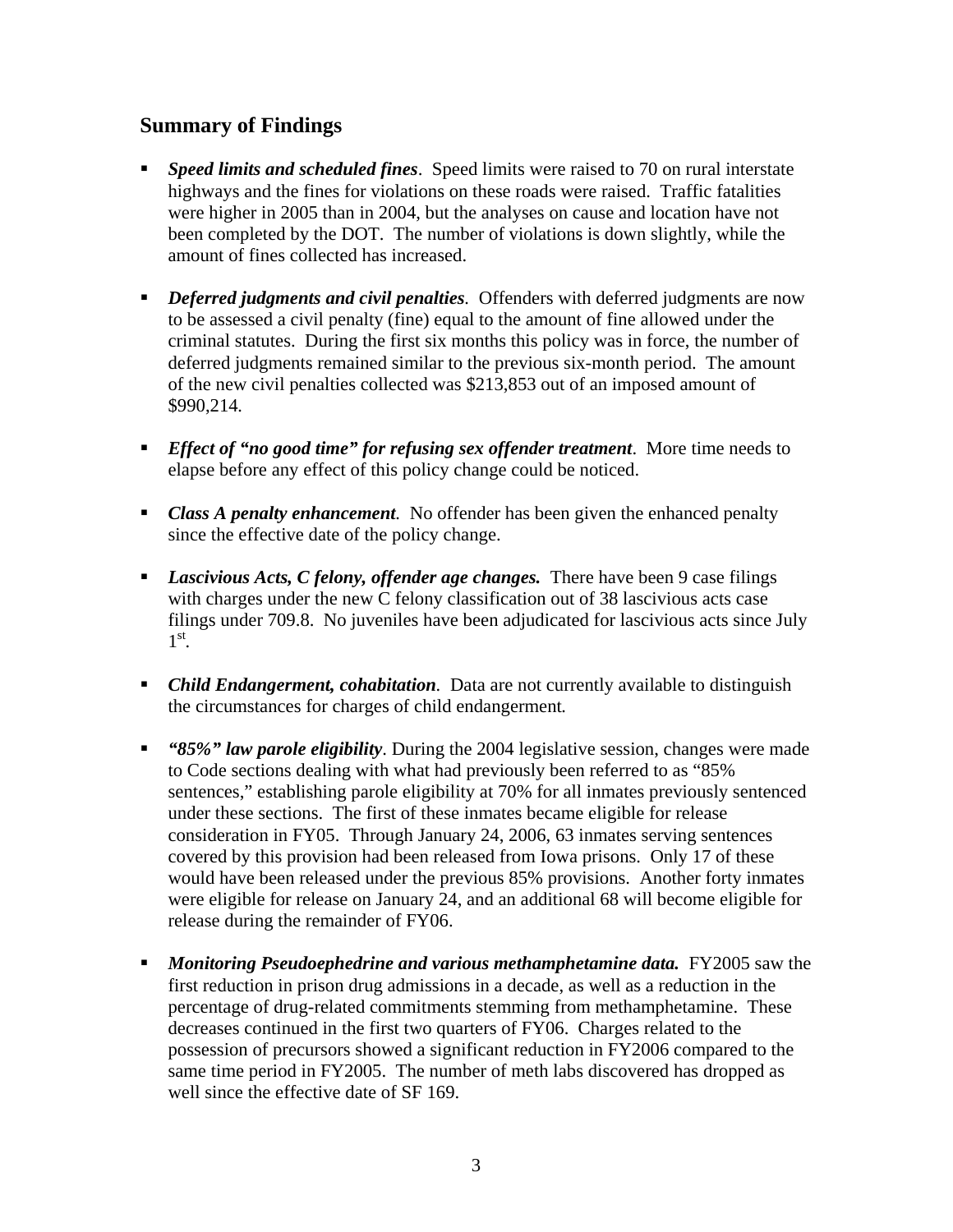### **Scheduled traffic, speed limits and fine revenue.**

The Legislature raised the speed limit on rural interstate highways to 70 miles per hour, effective July 1, 2005. As a part of this move, they also raised the scheduled fines for excess speed on these roadways. The three issues identified for monitoring are 1) changes in traffic fatalities on interstates, 2) convictions for speeding  $> 55$ , and 3) fines imposed and collected.

According to the DOT, the total number of fatalities was higher in 2005 than in 2004; however, the analysis into the causes of crashes and comparisons to previous years has not been completed. Therefore, at this time it is not known if the change in speed limits on rural interstate highways has had an impact on traffic fatalities.

There were two discussions points made during deliberations to raise the speed limit: motorists would be more compliant with the speed limits; and peace officers would strictly enforce the limit. Comparisons were made of the number of convictions for speeding violations between the first six months of FY2005 and the first six months of FY2006. The number of convictions for  $> 55$  was down very slightly between the two periods (.9%), with all of the decrease attributable to the number of tickets written by local law enforcement. All speeding convictions (both over and under 55 mph) were down by 4,186 (5.3%) between the two periods. No inference can be drawn on the reasons for the overall reduction in the number of speeding convictions at this time.

The amount imposed for scheduled violations (primarily traffic) was \$826,690 higher during the first six months of FY2006 compared to the same time period last year. The collection amount on that imposed amount was \$405,016 higher. Collection rates were slightly lower in the FY2006 period. It should be noted that forthcoming annual statistics may show different results.

### **Civil penalties for deferred judgments.**

The 2005 Legislature mandated the imposition of civil penalties (fines) for all offenders given deferred judgments equal to the fine allowed in the criminal code for that offense. This change was effective July 1, 2005.

There was a large increase in the number of deferred judgments between CY2004 and CY2005, nearly a 100% increase. The number was similar between the first half of 2005 and the  $2<sup>nd</sup>$  half; the effective date for the civil fine requirement was July 1<sup>st</sup>. At this time it does not appear as if the mandated imposition of a civil penalty has affected the number of deferred judgments.

The policy change created a new set of fines, as in the past offenders with deferred judgments had their fines suspended. The amount of civil fines imposed during the July-December time period resulted in an imposed amount of \$990, 215, with a collection rate of 21.5%. It is assumed that the total fine would need to be paid prior to the release from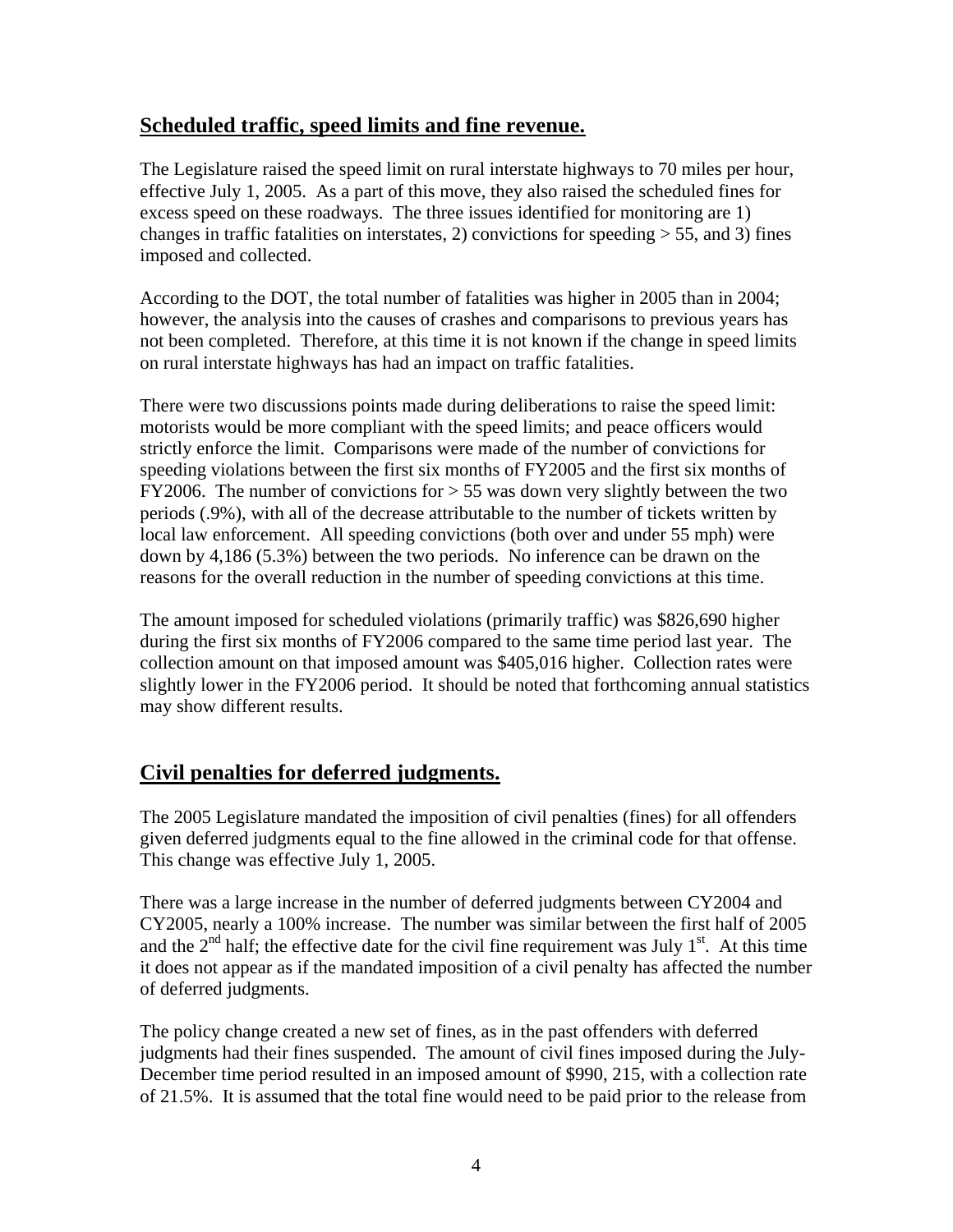supervision, suggesting that there would be a delay between imposition of the civil penalty/deferred judgment and the final payment.

As might be expected, analysis suggests that the imposition of a civil penalty was applied to offenders whose cases began on or after July 1, 2005. There were 2,408 cases with deferred judgments that met the post-July 1 criteria, out of 5,466 deferred judgments entered during the July-December time period. Financial records show that there were 1,998 cases with a civil fine imposed. As a case may have more than one deferred judgment, these numbers appear consistent with the assumption that fines were imposed for offenders whose case was initiated after the law went into effect.

There were discussions about how non-payment of the civil penalty would be handled as a cause to revoke the deferral or as a civil matter. At this time there is no indication of how non-payment of the civil penalty will be handled by the courts.

# **Effect of "no good time" for refusing sex offender treatment.**

H.F. 619 eliminated the ability of sex offenders to earn "good time" if they refused to participate in sex offender treatment while in prison.

Typically there is a 6-month lag time from the effective date of a legislative change and when convictions under that change occur; in this instance this lag time between the effective date of the policy change and its impact will be longer. This requirement will apply to offenders who are convicted and sent to prison for offenses committed after July 1, 2005; treatment is usually provided toward the end of an offender's prison time. Therefore, the first date for data to become available would be in FY2007, the earliest time that some offenders would be eligible for release from prison under this requirement.

### **Class A felonies for second and subsequent sex offenses.**

H.F.619 created a new penalty (life in prison) for sex offenders who are convicted of a second or subsequent offense for selected crimes with child victims.

This provision was for enhanced penalties under Iowa Code chapter 902. No one has received the new enhancement since July  $1<sup>st</sup>$ . As it is an enhanced penalty, not a separate criminal charge, a second conviction is necessary prior to the imposition of the life sentence.

# **Changes in Lascivious Acts.**

H.F. 619 increased selected types of lascivious acts (709.8) to a C felony, and lowered the age limit for offenders from 18 to 16.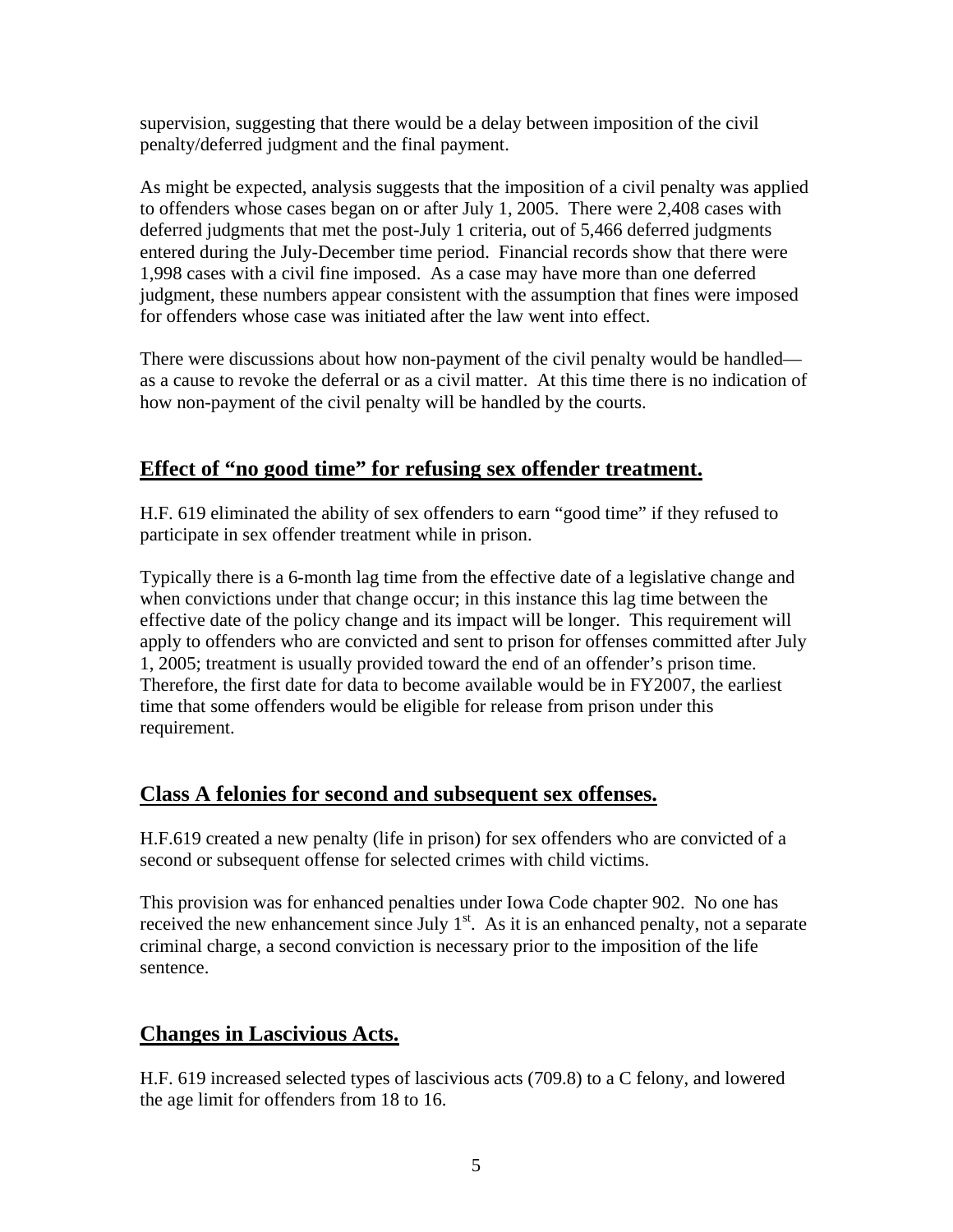Since July  $1<sup>st</sup>$ , there have been 38 case filings in total for lascivious acts with 9 filed as a C felony charge. As more FY2006 conviction data becomes available, the convictions and dispositions of charges for 709.8 will be analyzed to determine the impact of the new Class C felony..

Prior to July  $1<sup>st</sup>$ , an individual had to be at least 18 to be charged with lascivious acts. Changing the age to 16 did not require a minor to be tried in adult court, but did allow for the charge of lascivious acts to be made. There have been no juvenile adjudications since July  $1<sup>st</sup>$  for any portion of 709.8.

# **Child Endangerment**

H.F. 619 established a new definition for child endangerment, cohabiting with a sex offender if children were present in the home.

Although there have been news reports of instances where these charges have been filed, at the present time the coding structures in the Iowa Court Information System (ICIS) have not distinguished the reason for child endangerment charges. The Judicial Branch will be asked to modify the coding in the ICIS to enable the identification of the various definitions of child endangerment within the general charge.

### **Impact of SF 2275 (2004), parole eligibility at 70% for 85% sentences.**

*Provisions:* Effective beginning in FY2005, all persons sentenced under "85% law" provisions of *Iowa Code* Section 902.12 automatically became eligible for parole after serving 70% of their maximum terms. Release of these inmates is discretionary by the Board of Parole until the sentence expires at 85% of the maximum term.

*Monitoring Plan:* A list of all persons sentenced under the "85% law" has been compiled which includes the tentative discharge date and the inmate's parole eligibility date. This file is updated periodically to determine which of the eligible inmates have been released and whether any have returned to prison.

*Impact to Date:* As of  $1/24/06$ , 63 offenders serving 85 percent sentences have been released from Iowa prisons. Of these 63 inmates, 17 would have been released by 1/24/06 under the original 85 percent law. The remainder would still be incarcerated.

Thirty-seven of the releases have gone to work release and 41 to parole (17 were paroled after originally going on work release and one was paroled, returned, and then released to work release). Three offenders were discharged directly from prison without having gone to either parole or work release.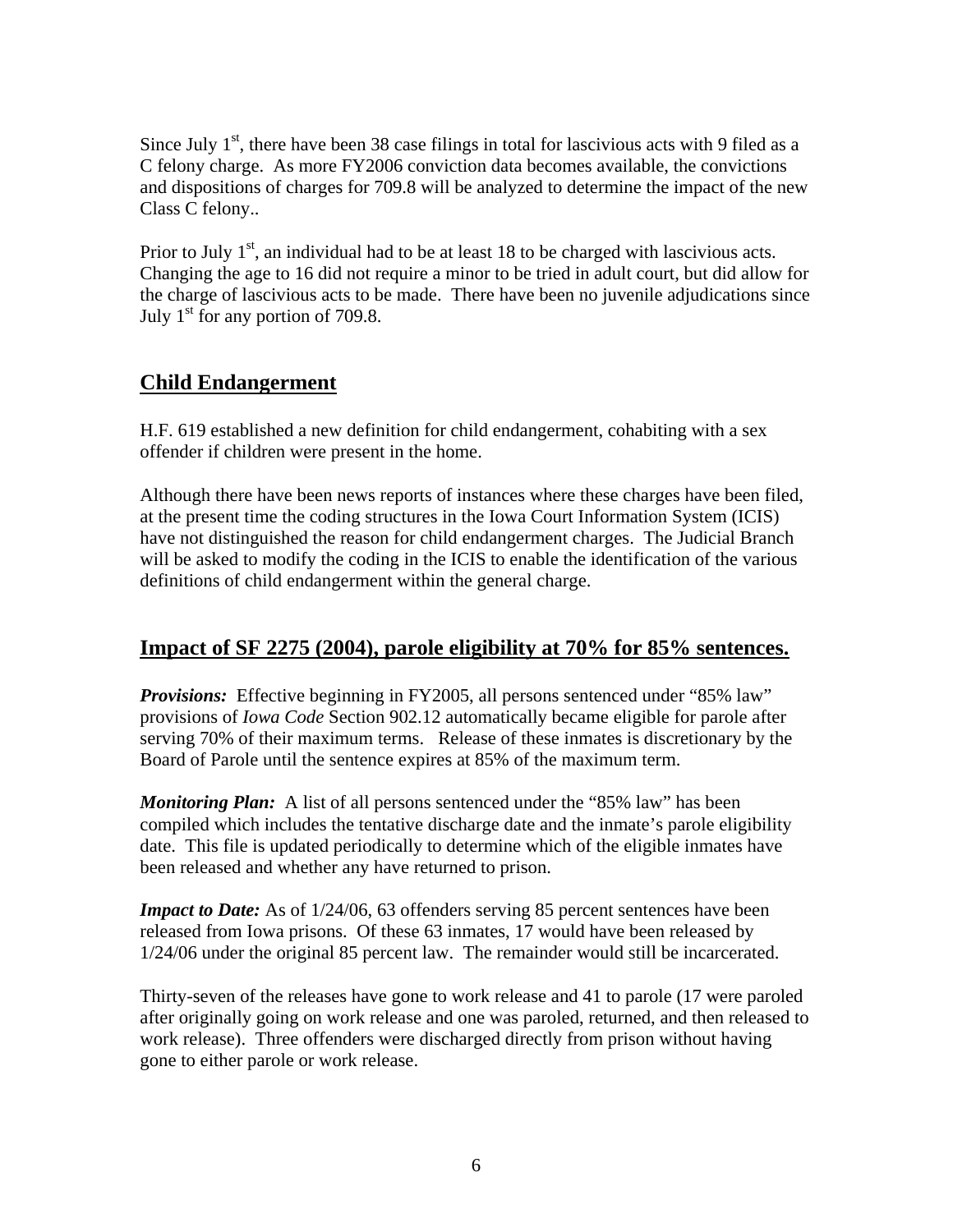Time served reductions resulting from the change from 85 percent to 70 percent parole eligibility ranges from zero inmate-days to 594 inmate-days, with the median reduction being 345 inmate-days. This suggests that the average offender serving a 70% sentence was released about one year earlier under the new provisions than he or she would have been previously. The overall reduction of time served since the change to 70 percent is 20,639 inmate-days. This figure accounts for six inmates who have been returned.

Inmates released to parole or work release under this new policy stayed in prison for an average of 199 days past the date they were eligible for release (when they had served 70 percent of their sentence). Six of these inmates have been returned to prison, although it appears that none were returned due to new convictions. One was re-released (to work release) four days after being returned.

There are currently 40 inmates serving 70% sentences who are eligible for release. Another 68 inmates will become eligible for release during 2006 as they pass their parole eligibility dates.

*Estimated Long-Term Impact*. CJJP analysis of the potential correctional impact of the change effected under HF2275 suggests that the impact of the change is greatest in the short term, at least until potential release of Class B 85% inmates starts in late FY2014. The table below shows the estimated reduction in prison population resulting from the change to parole eligibility at 70%:

| езинака і ораганон іхсаасноп |                  |  |  |  |  |  |  |
|------------------------------|------------------|--|--|--|--|--|--|
| <b>Fiscal Year End</b>       | <b>Reduction</b> |  |  |  |  |  |  |
| 2006                         | 36               |  |  |  |  |  |  |
| 2007                         | 50               |  |  |  |  |  |  |
| 2008                         | 55               |  |  |  |  |  |  |
| 2009                         | 36               |  |  |  |  |  |  |
| 2010                         | 42               |  |  |  |  |  |  |
| 2011                         | 31               |  |  |  |  |  |  |
| 2012                         | 20               |  |  |  |  |  |  |
| 2013                         | 20               |  |  |  |  |  |  |
| 2014                         | 12               |  |  |  |  |  |  |
| 2015                         | 3                |  |  |  |  |  |  |

#### **Estimated Population Reduction**

While it may not appear intuitive that the population decrease would diminish in the later years, one must remember that 85% sentences handed down for acts committed on or after July 1, 2003 had **already** been modified to permit parole consideration at 70%. The change occurring due to the passage of HF2275, therefore, will have no impact on these inmates. This accounts for the gradual reduction in impact after 2010.

After 2015 the impact of SF2275 again becomes significant, as those sentenced under 85% Class B provisions become eligible for parole consideration. The first of these offenders becomes eligible for release in 2014, but, assuming release midway between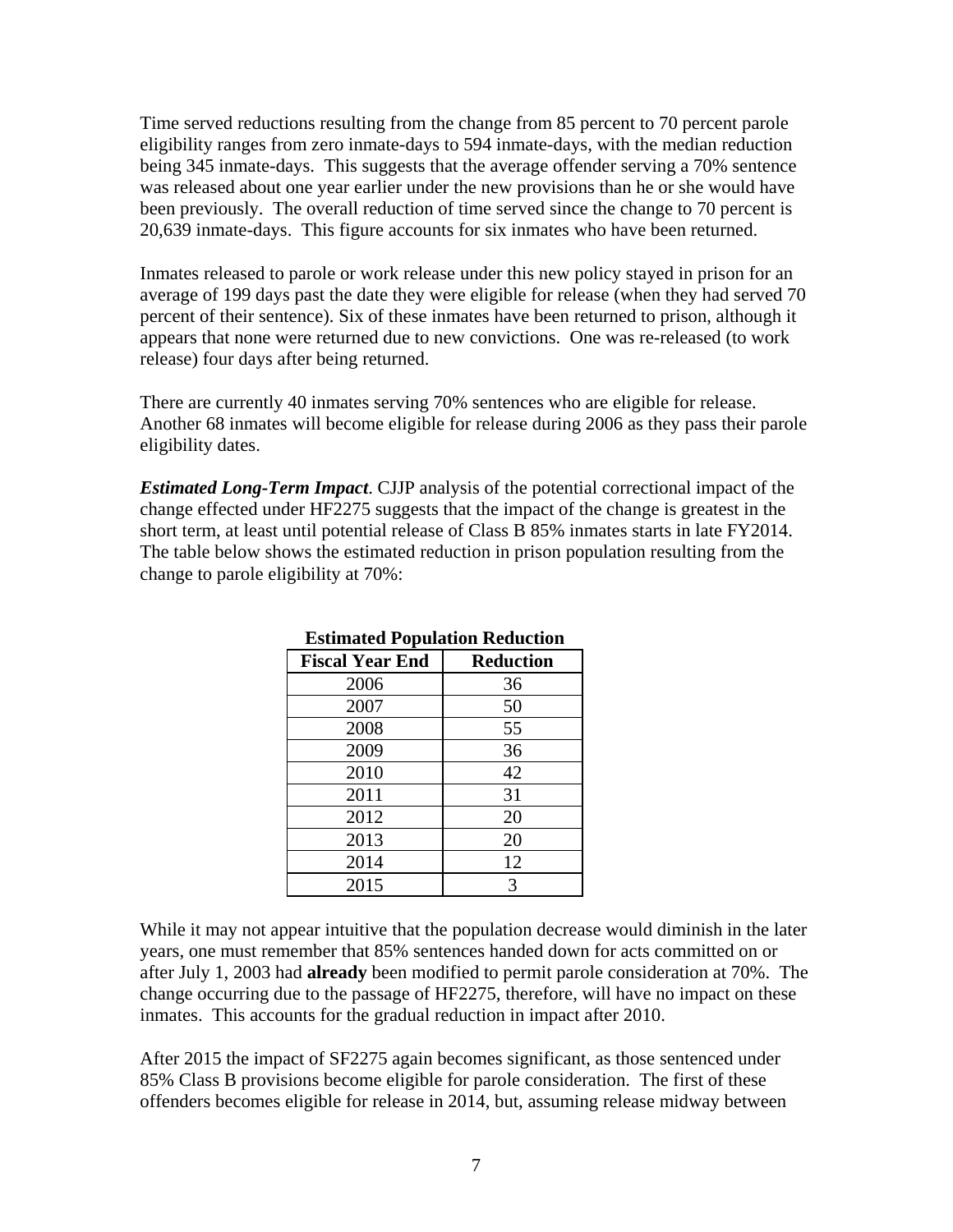expiration of the mandatory term and expiration of sentence, none are projected for release until 2016. As of June 30, 2005, there were 369 of these inmates housed in Iowa's prisons, 48 of whom were committed to prison in FY05. The potential impact of sentence reduction for these Class B inmates is greater than is the case for the Class C 85% commitments, as the possible reduction for the latter inmates is 18 months per inmate, while the same figure for Class B offenses is 45 months for 25-year terms and 90 months for 50-year terms.

# **S.F. 169, Pseudoephedrine, Related Methamphetamine Impacts**

S.F. 169 made significant changes in the availability of products containing pseudoephedrine, a major ingredient in the manufacturing of methamphetamine. The act also repealed some previous provisions relating to the sale of products over the counter, eliminating one item included in earlier monitoring reports. Because of the number of meth issues that S.F. 169 was intended to address, all methamphetamine issues are included in this section.

**Enhanced penalty, manufacturing meth in the presence of a minor.** Since July 1<sup>st</sup>, there has been one charge filed for manufacturing meth in the presence of a minor. During FY2005 there were 2 convictions for the same charge.

**Prison admissions.** *Monitoring Plan***.** Due to the significant impact of methamphetamine in Iowa, CJJP staff were directed to compile regular data on the impact of its use on Iowa's prison population.

In response, data were collected from the Iowa Corrections Offender Network (ICON) on inmates admitted for drug offenses during state FY2005 and for the first half of FY2006. Data were collected on the type of drug involved in drug offenses for all incoming inmates whose lead charge involved drugs

*Impact to Date*. The table below shows the primary controlled substance resulting in commitment for drug-related offenses during state FY2005 and the first two quarters of FY06. It shows that methamphetamine was involved in far more commitments than any other type of controlled substance throughout the fiscal year, with marijuana being next most likely to result in commitment. During the first quarters of FY06, however, the number of meth-related commitments has dropped.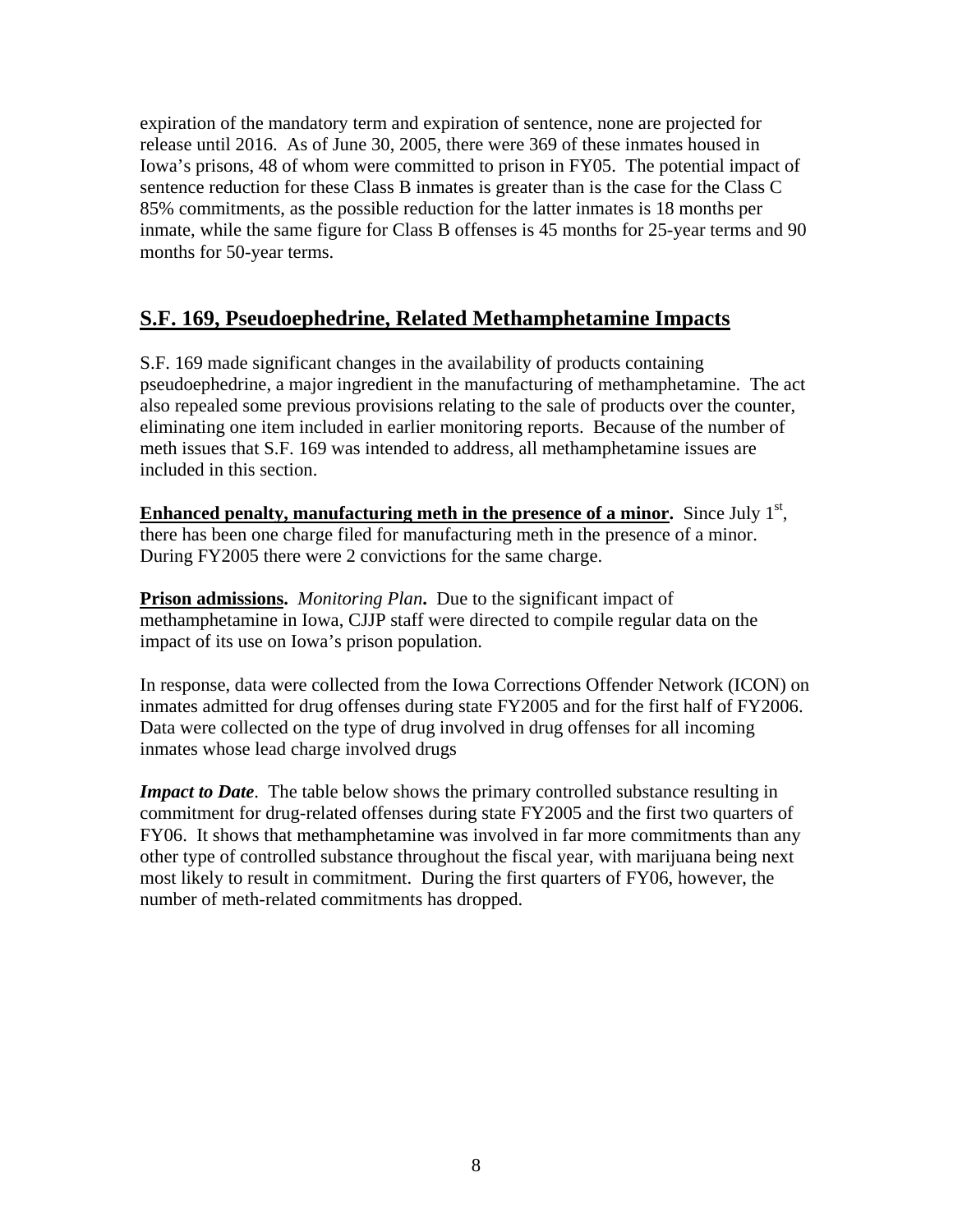|                 |                | <b>FY05</b>    | <b>FY06</b>    |                |                |                  |
|-----------------|----------------|----------------|----------------|----------------|----------------|------------------|
| <b>Drug</b>     | 1              | 2              | 3              | 4              | 1              | $\boldsymbol{2}$ |
| Amphetamine     | 5              | 1              | 3              | $\theta$       | 0              | $\overline{2}$   |
| Cocaine         | 35             | 28             | 39             | 43             | 44             | 45               |
| <b>LSD</b>      | $\overline{0}$ | $\overline{0}$ | $\overline{0}$ | 1              | 1              | $\overline{0}$   |
| Marijuana       | 50             | 34             | 46             | 42             | 46             | 51               |
| Methamphetamine | 170            | 170            | 180            | 173            | 164            | 123              |
| Other           | 9              | 13             | 4              | 7              | 8              |                  |
| <b>RX</b>       | $\mathbf{1}$   | $\overline{0}$ | 1              | $\overline{0}$ | 0              | 1                |
| Unknown         | 1              | 1              | $\theta$       | $\theta$       | $\overline{0}$ | $\overline{2}$   |
| <b>Total</b>    | 270            | 247            | 272            | 266            | 263            | 225              |

**Drug Involved in New Drug Commitments to Prison, by Quarter** 

Monthly figures for FY06 are shown below:

**Drug Involved in Most Serious Offense, FY06**



The monthly trend would suggest that the meth-related percentage may continue to drop during FY06.

To put this information into some perspective, the table below shows that admissions of inmates whose most serious crimes were drug-related dropped slightly in FY2005, the first such drop in ten years.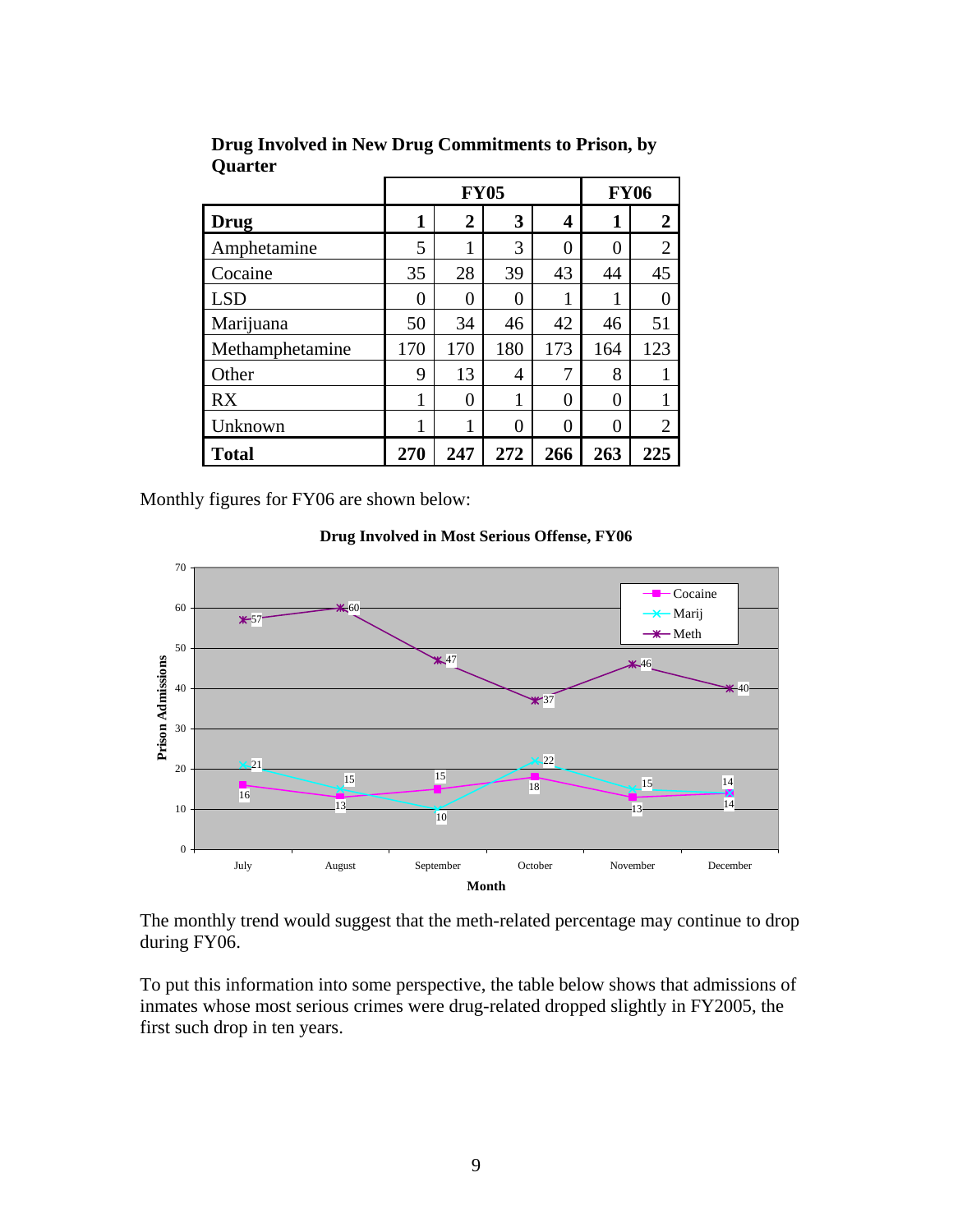|                     | <b>Fiscal Year</b> |       |          |          |          |       |  |  |
|---------------------|--------------------|-------|----------|----------|----------|-------|--|--|
| <b>Offense Type</b> | 2000               | 2001  | 2002     | 2003     | 2004     | 2005  |  |  |
| Drug                | 839                | 904   | 966      | 1,096    | 1,110    | 1,055 |  |  |
| Order               | 94                 | 106   | 146      | 155      | 132      | 142   |  |  |
| <b>OWI</b>          | 344                | 302   | 262      | 284      | 261      | 242   |  |  |
| Property            | 1.043              | 1,059 | 1,070    | 1,130    | 1,070    | 1.044 |  |  |
| <b>Sex</b>          | 208                | 269   | 258      | 235      | 214      | 261   |  |  |
| Traffic             | 64                 | 67    | 90       | 109      | 112      | 120   |  |  |
| Violent             | 570                | 536   | 562      | 629      | 515      | 609   |  |  |
| Weapon              | 52                 | 56    | 53       | 67       | 34       | 56    |  |  |
| Unknown             | $\Omega$           | 1     | $\Omega$ | $\Omega$ | $\Omega$ | 1     |  |  |
| <b>Total</b>        | 3,214              | 3,300 | 3,407    | 3,705    | 3,448    | 3,530 |  |  |

**New Admissions to Iowa Prisons, FY2000-FY2005, by Lead Offense Type** 

It is evident that this decrease is continuing thus far in FY06.



**Manufacturing**. Below is a table showing the number of methamphetamine labs discovered in Iowa during CY2004 and CY2005 through the month of December. These data were chosen to identify the differences between 3 types of labs—active labs, labs that are "boxed" or have all the proper equipment but are not active at the time, and inactive "dumpsite" labs. The Iowa DNE also reports labs as a total, without differentiating among types. The DNE number is higher as the type of lab is not always specified, and reporting is timelier. In both sets, however, there has been a significant reduction in the number of meth labs discovered, especially since the enactment of S.F. 169.